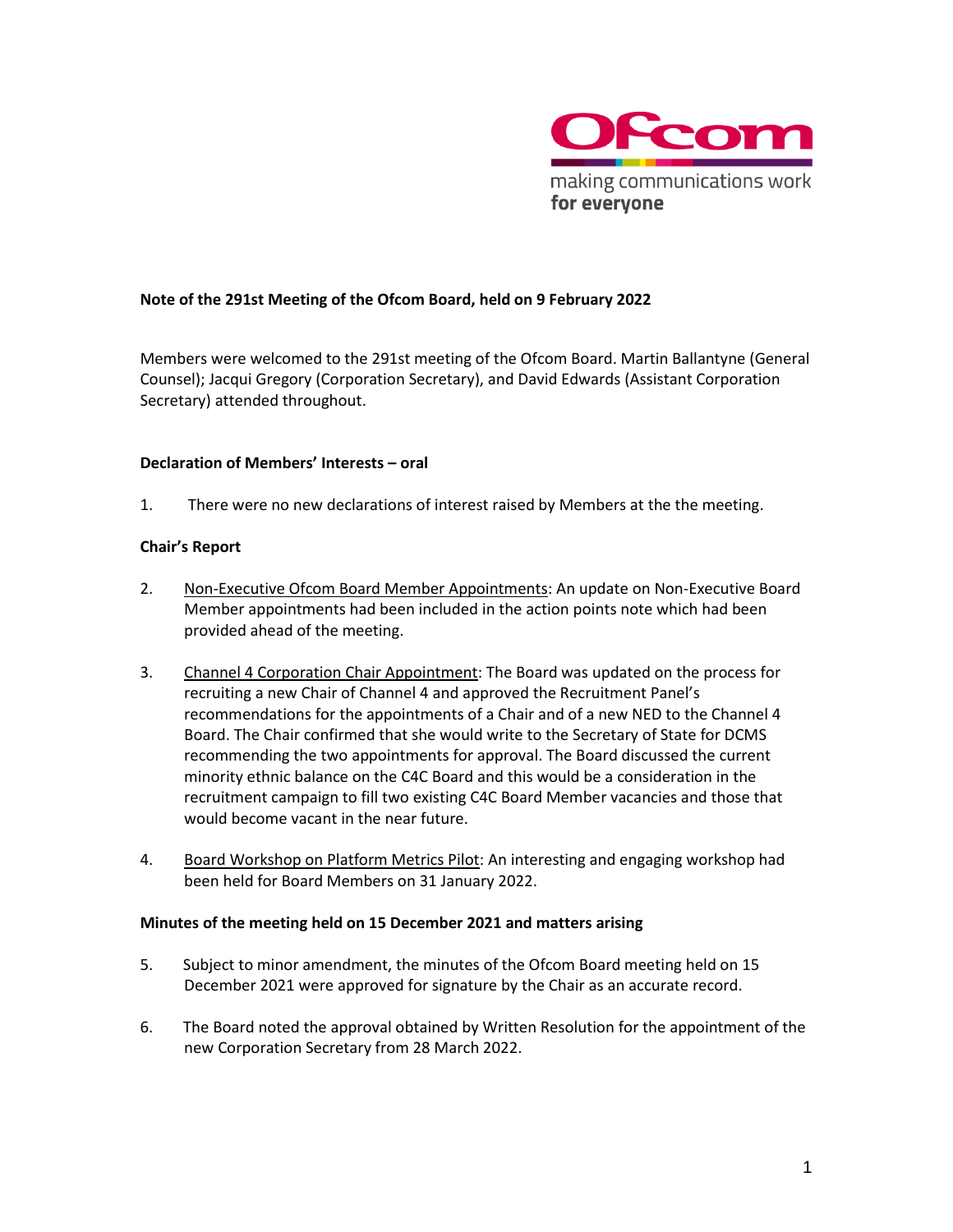7. A summary of progress against action points had been circulated. Status updates against each of the actions were duly noted.

### **Chief Executive's Report**

- 8. Melanie Dawes presented her report, which covered key developments since the last Board meeting.
- 9. The Board noted the report from the Chief Executive.

## **Executive Member Updates**

- 10. Kevin Bakhurst referred to the upcoming appointment of a new Online Safety Director, who would lead Ofcom's work on Video Sharing Platforms. He reported on a meeting with the Chief Executive of ITV. Kevin further advised that the BBC had re-launched BBC3 as a linear channel. In addition, the Executive would be holding a number of sessions to engage with external online safety experts and invitations to these sessions would be extended to Board Members. Kevin also reported on a meeting with the COO of Arqiva on the Bilsdale mast fire.
- 11. The General Counsel provided a short litigation update.
- 12. The Board noted the updates presented orally at the meeting.

### **Report from the Interim Chair of the Content Board**

- 13. Bob Downes reported on issues discussed at the Content Board meeting held on 25 January 2022. These had included the Content Board Annual Work Programme 2022/23; Ofcom's internal Beyond Broadcast research; and due impartiality in broadcast standards cases. The latter had been complemented by a useful 'teach-in' for Content Board Members held earlier in January.
- 14. The Board noted the oral update provided by Bob Downes.

### **Reports from Non-Executive Members**

15. The Board noted the oral reports from Non-Executive Members.

### **Update on the Ofcom Three-Year Plan**

- 16. The Board discussed the approach to delivery of Ofcom's three-year plan (3YP). Primary aims were to deliver on its multi-year vision, recognising the financial and resourcing implications for the organisation. Three priority outcomes alongside other important duties, would drive Ofcom's work: "internet we can rely on"; "media we trust and value"; and "we live a safer life online". The 3YP would allow Ofcom to develop sector visions and be a plan for professional supporting functions, notably in technology and research.
- 17. The Board: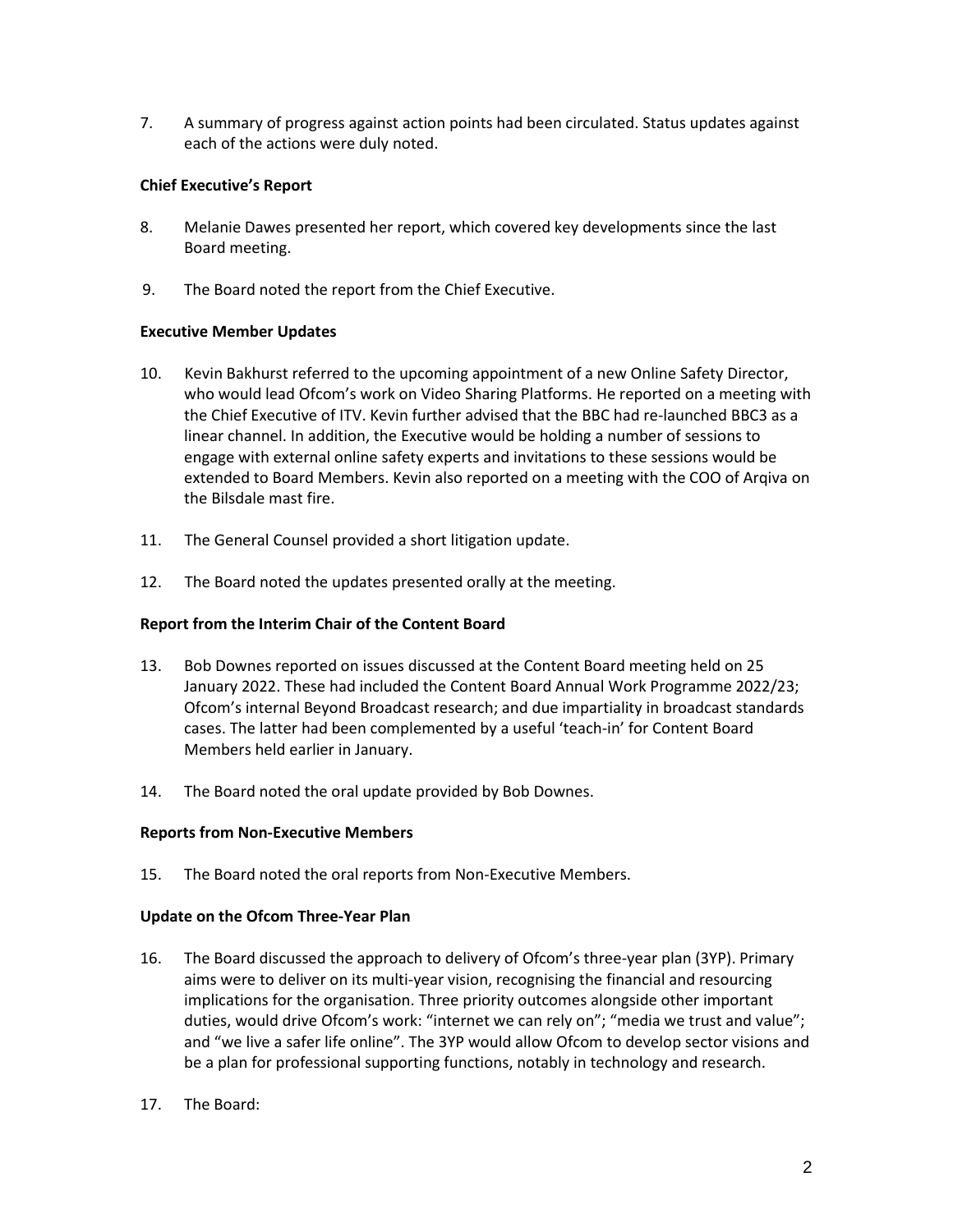- noted the approach to delivering the 3YP and findings of a current state assessment of the organisation and next steps to develop the 3YP to include a strategic workforce plan and financial forecast;
- noted the update provided and that there would be further engagement with the Senior Management Team and Senior Leadership Group, and with the Ofcom Board at the May 2022 Board meeting.

### **Telecoms Security Framework: regulatory strategy and operational readiness**

- 18. The Board was updated on matters related to the Telecommunications (Security) Act 2021, which had received Royal Assent in November 2021, and views were sought on Ofcom's regulatory strategy for the telecoms security regime (TSR) and the high riskvendor (HRV) regime. The TSR was based on a supervisory model with proactive, upfront engagement with industry. An update was also provided on Ofcom's operational readiness for the framework and the HRV regime, including team responsibilities, secure tools and systems, funding, recruitment and operational risk.
- 19. Attention was drawn to the complexity of the new regime and the practical limitations of Ofcom's role. With technical measures evolving, compliance and regulation were seen as an ongoing cyclical journey, which would ramp up over time, rather than be a linear process. Other issues discussed included timescales, monitoring and information gathering.
- 20. The Board:
	- noted the regulatory strategy for the new telecoms security framework and for the HRV regime; and Ofcom's operational readiness for the telecoms security framework and HRV regime.

### **Approach to Network Resilience**

- 21. The Board noted that three main challenges had been identified in relation to Ofcom's approach to network resilience in the UK, these being (i) that communications providers might lack incentives to invest sufficiently; (ii) that following PSTN switch off there would be no obvious replacement for the "network of last resort"; and (iii) the internet was a complex landscape with multiple points of failure and regulation was piecemeal.
- 22. In addition, there was a nexus of issues relating to "always on" services, the risks to be mitigated and ultimately how much consumers would be willing to pay for this. The Board noted that the Executive had a workplan to focus effort and to build understanding of the issues involved, including whether Ofcom's approach was correct and whether Government intervention could be needed and what that could mean in terms of powers for Ofcom. Further considerations were that the Government was already working on a cross-sector National Resilience Strategy, there was increased reliance on communications services in other sectors and the recent storms meant that there were important lessons to be learned.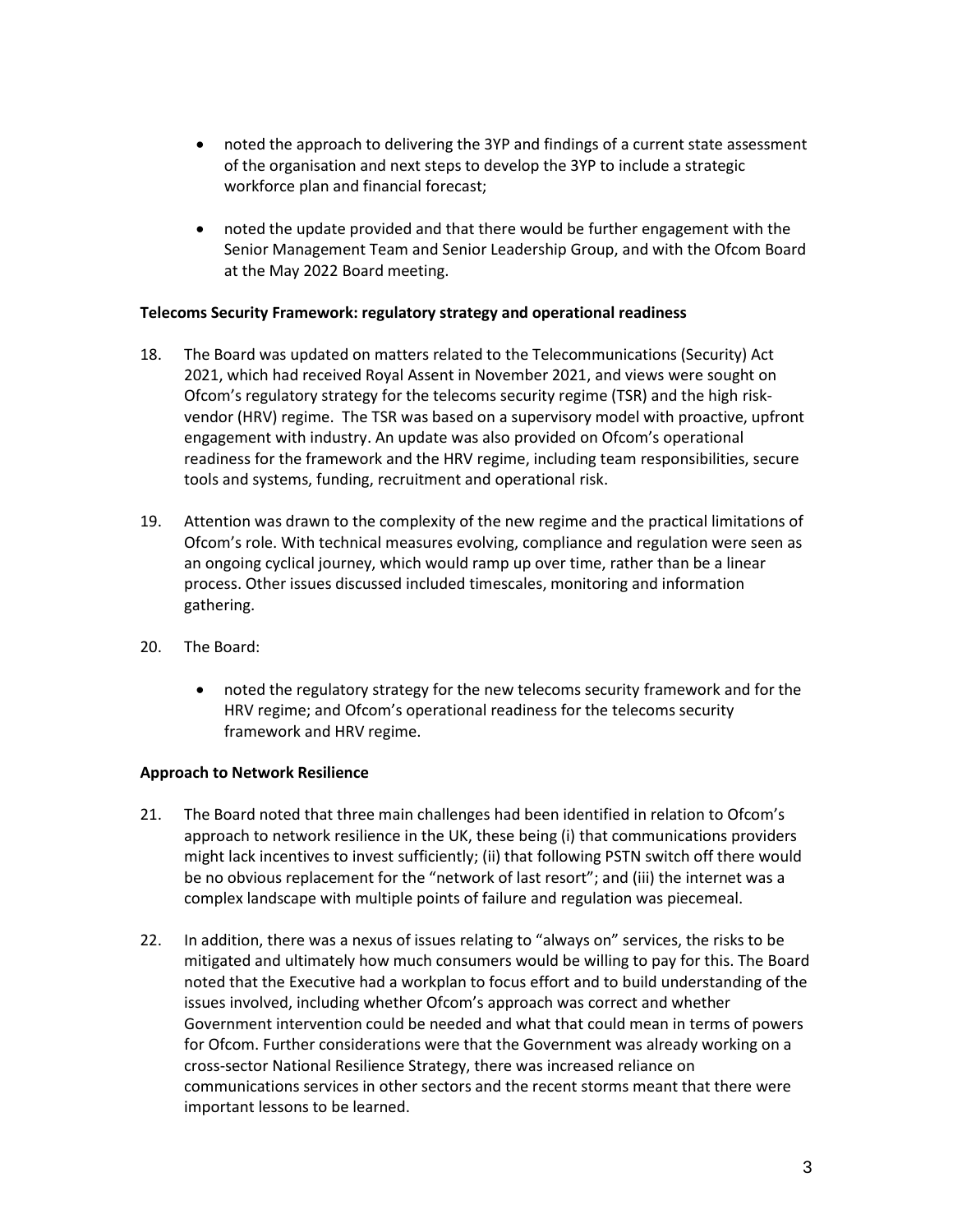- 23. Issues discussed by the Board included the urgency of improving network resilience; engagement with network operators and their ability to respond to Storm Arwen scenarios; the costs involved, and whether some form of public intervention would be required; and growing dependence on and the financial and other benefits of the internet were acknowledged. As a converged regulator, the Board felt that Ofcom was well placed to add value to debates, including the question of whether regulation was required or whether commercial incentives would be the solution, and Ofcom was also able to bring interested parties together and that extended to other sectors, including energy. It was noted that consideration of climate change would also an important dimension to building resilience.
- 24. The Board noted and agreed the approach proposed by the Executive.

## **Update on Media White Paper and Future of BBC Regulation**

- 25. The Board was updated on several strands of policy work in the Broadcast and Online Content Group, including key external developments, such as the Licence Fee settlement and updates to the BBC Framework Agreement, and projects/programmes of work on Future Regulation of the BBC, BBC Studios and a potential White Paper and Media Bill.
- 26. Issues discussed included the approach DCMS wished to take in relation to 'designation' of PSM providers. Ofcom was continuing to work with DCMS on what this might look like and was keen for the right level of ambition to be captured in the White Paper. The Board recognised that the timing of a White Paper would likely be driven by a decision on the future ownership of Channel 4, and that there was much expected in a Media Bill that Ofcom would welcome.
- 27. In relation to BBC Studios the Board continued to emphasise the importance of transparency. The Board noted the impact of significant competition on the BBC and it was recognised that the BBC was operating in conditions that were different from those when the existing Charter had been granted, in the online space for example. Trust was an important element of Ofcom's relationship with the BBC and better BBC engagement with stakeholders about the changes it was planning to make was also necessary to allow Ofcom to rationalise some of the regulatory processes.
- 28. The Board:
	- noted key policy developments in Ofcom and externally; and relevant Ofcom projects/programmes of work;
	- and that a paper would be submitted to the April Board on the Review of the Future of BBC Regulation.

### **Content Board Annual Work Programme 2022/23**

29. The Board reviewed and approved the Content Board's proposed work programme for 2022/23. The Content Board had agreed the work programme at its meeting on 25 January 2022. As was the case in 2021/22, the work would be conducted through a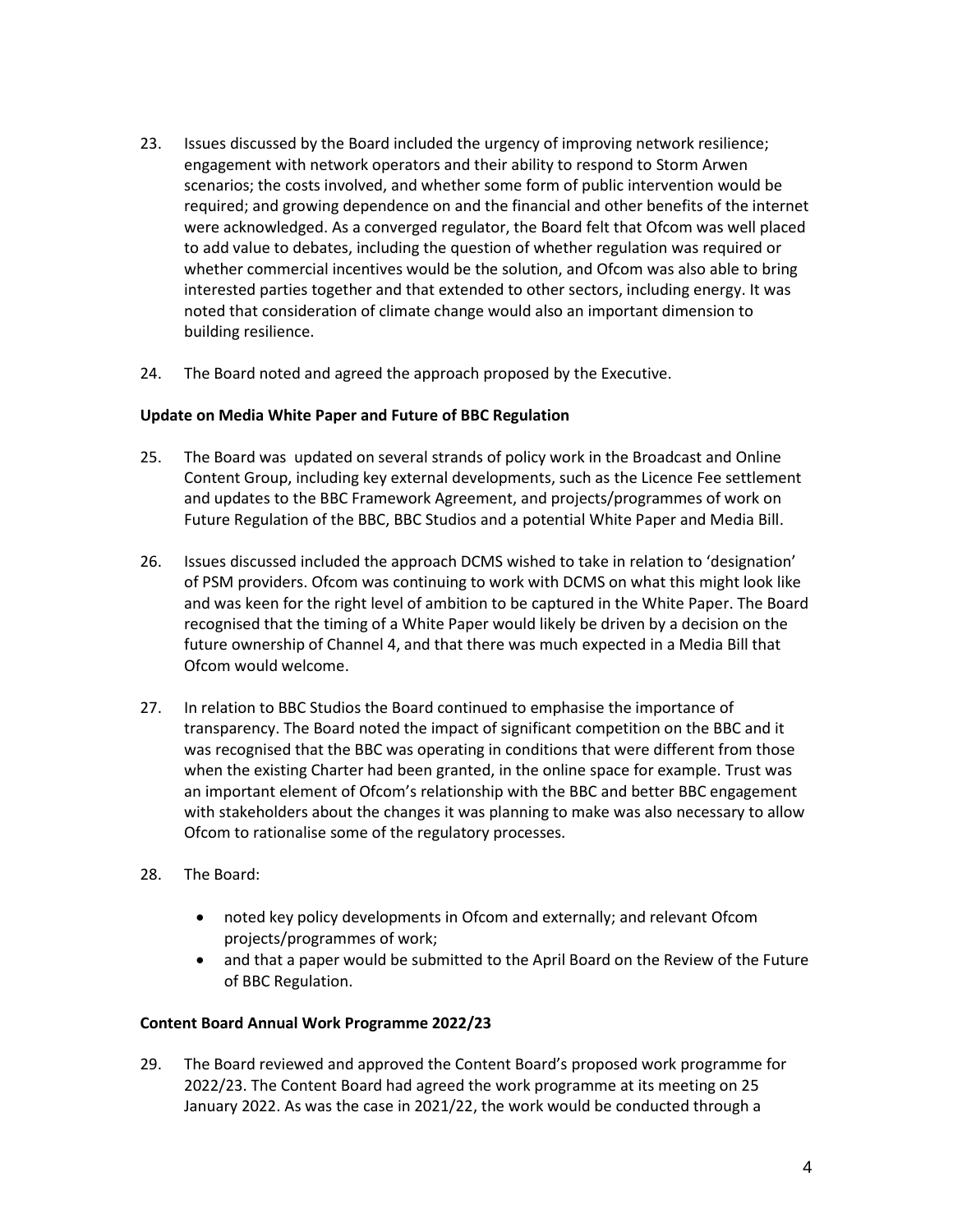combination of discussion at formal meetings and more flexible engagement with the Executive. For some work areas, sub-groups made up of Content Board Members with particular experience or expertise would be the most appropriate form of engagement and the Executive would explore use of such sub-groups, as appropriate.

### **Space Spectrum Strategy consultation**

- 30. The Board reviewed Ofcom's proposed updated Space Spectrum Strategy. Its purpose was to ensure that Ofcom had the right focus in its spectrum management work to respond to changes in the space sector. The Executive intended to consult on the Strategy shortly.
- 31. Issues discussed included the extent to which the UK's departure from the EU had consequences for Ofcom's Space Spectrum Strategy. The Board was assured that the UK was not constrained and that discussions took place and important decisions were made at the International Telecommunication Union (ITU) and at the ITU's World Radio Conference. In addition, the UK was able to make its own domestic decisions about spectrum access and issue licences regardless of the EU. The Board noted that the Government considered space to be a key economic area, that it was seen as a potential sector for growth and in job creation and that the Government wished to see the UK an important base for the industry.
- 32. The Board NOTED the updated Space Spectrum Strategy.

## **Board & Committee Evaluation Review 2021/22 – Outcomes**

33. The Board noted that an External Review had been conducted by Lintstock Review Service during December 2021/January 2022 and that proposed actions (acknowledging that some actions were already in train) would be discussed with the Interim Chair and the Chief Executive, with a view to a paper being presented on these to a future Board meeting.

### **Reappointment of the Chair of the Advisory Committee for England**

34. The Board approved the reappointment of Paula Carter as the Chair of the Advisory Committee for England for a further three-year term to run from 1 June 2022 until 31 May 2025. 

### **Appointment to the Content Board: Member for Wales**

35. The Board approved the appointment of Dr Ruth McElroy to the Content Board as the Member for Wales for a three-year term to run from 1 March 2022 until 28 February 2025.

### **Information items**

- 36. The Board noted the following information items without discussion:
	- Finance Report